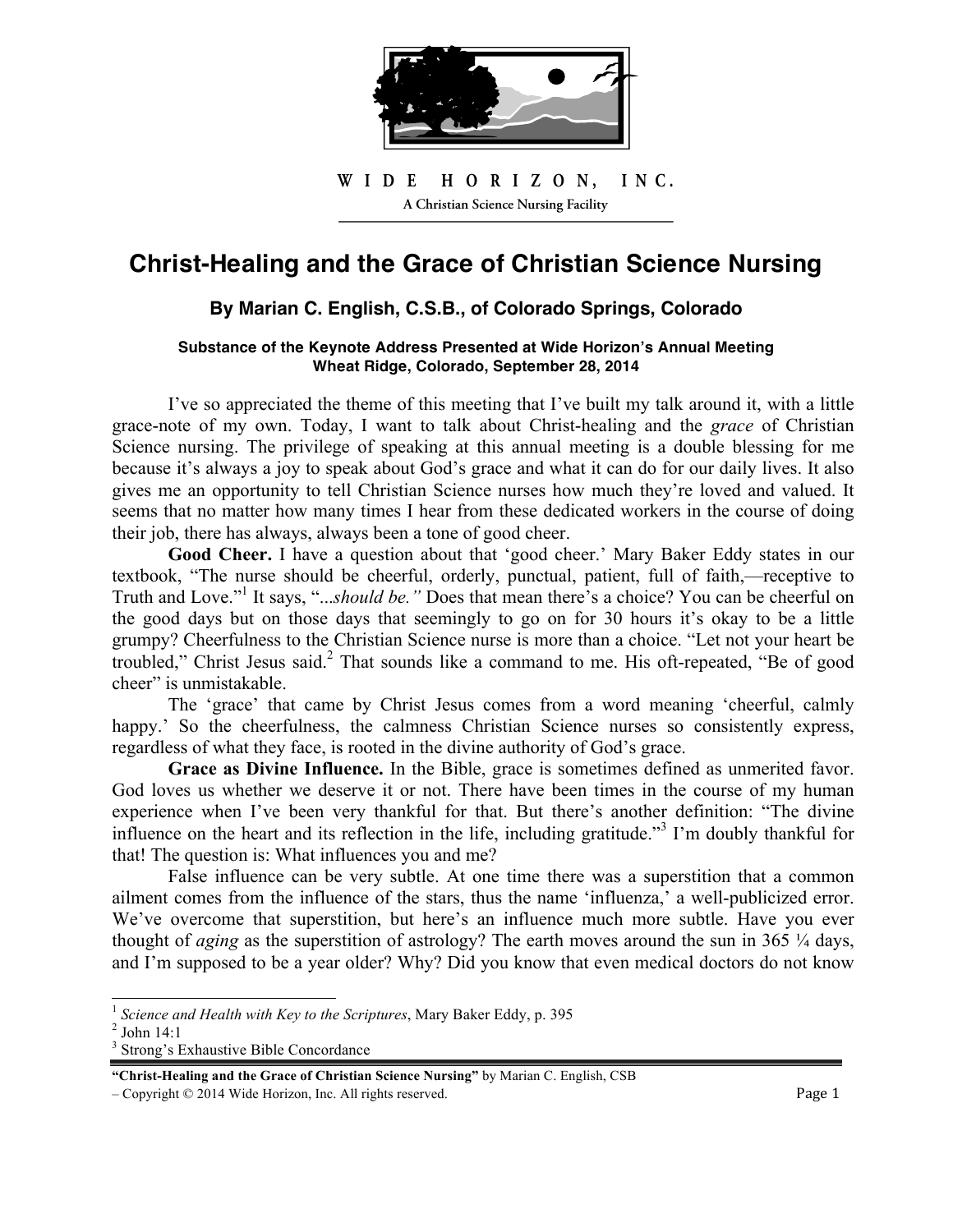why people age? According to medical research, every cell in the human body replaces itself every 5-10 years, implying that no one in this room has a body older than 10! After much research these doctors finally decided that people age because they think they have to.

Another subtle avenue for influence is sensitivity. It can be a quality of insight, perception, responding to the needs of others. Christian Science nurses are very good at that kind of sensitivity. But being sensitive can also mean being excessively affected by outward influences, easily shaken or annoyed. Grace reaches our hearts with love, patience, and forgiveness that makes us sensitive to the pure, spotless, uncontaminated nature of man made in the likeness of good.

The most subtle of the erroneous influences that would affect our healing work is material sense. It sees what it believes and believes what it sees, then tries to fix it. Christian Science nurses are tempted every day to be influenced by what the material senses report. Yet in Science nurses know, because of their own healing ability, that they do not agree with the material senses and their erroneous report. Nurses agree only that it's an adversary and they are not impressed.

Then how do we maintain the grace of being sensitive to spiritual insight, responding to the needs of others, but not sensitive—*reacting* to what the material senses report? The answer is simple. Practice!

**Practice.** We often think of practice as doing something over and over until we finally get it right. But what if there's a mistake in what we're doing? Then we're practicing the mistake! A higher and more useful concept of practice is: "to put into effect what you know." However little we know about the Science of Christ, we can put it into effect. It's not just theory.

A woman received a call one morning from a military hospital telling her that her brother, serving during World War II on a Merchant Marine ship, had been taken to the hospital. She was urged to come right away. So she and her husband headed for the hospital, about an hour's drive away. She had just become interested in Christian Science, understood very little of it, but she resolved to pray with that "mustard seed" size of understanding. She understood that man in the image and likeness of God is wholly good, and that her thought need not accept anything less for her brother. She thought, "What you don't take in (into consciousness), you don't have to get out." While her husband drove, she stayed resolutely with that simple thought.

When they arrived at her brother's hospital room, she was told that he had fallen from the highest point of the ship to the deck. His legs and lower spine were crushed. He was not expected to live. In their hotel room that night, she continued to affirm, "What you don't take in, you don't have to get out." She didn't go to sleep that night but continued studying *Science and Health*, and when fear or sorrow tried to overwhelm her, she rejected them instantly and continued knowing the same simple truth, "what you don't take in, you don't have to get out."

The next morning when they arrived at the hospital, they were surprised to see a number of patients in the corridor outside her brother's room. It had been a busy night and the hospital was crowded. Then they heard someone say angrily, "Who let this man in here when there's absolutely nothing wrong with him?" When she entered the room her brother jumped out of bed to greet her. He had been healed overnight. The next day he was back on the ship, jumping up and down on those legs and waving to her.<sup>4</sup>

**Science and Christianity.** Practice putting into effect whatever you know of the Science the law of Christ's Christianity is a fervent declaration of the grace of God's healing power.

 $\overline{a}$ 

 $\sim$  - Copyright  $\degree$  2014 Wide Horizon, Inc. All rights reserved.

<sup>4</sup> *Christian Science Sentinel*, November 15, 1993, p. 4

**<sup>&</sup>quot;Christ-Healing and the Grace of Christian Science Nursing"** by Marian C. English, CSB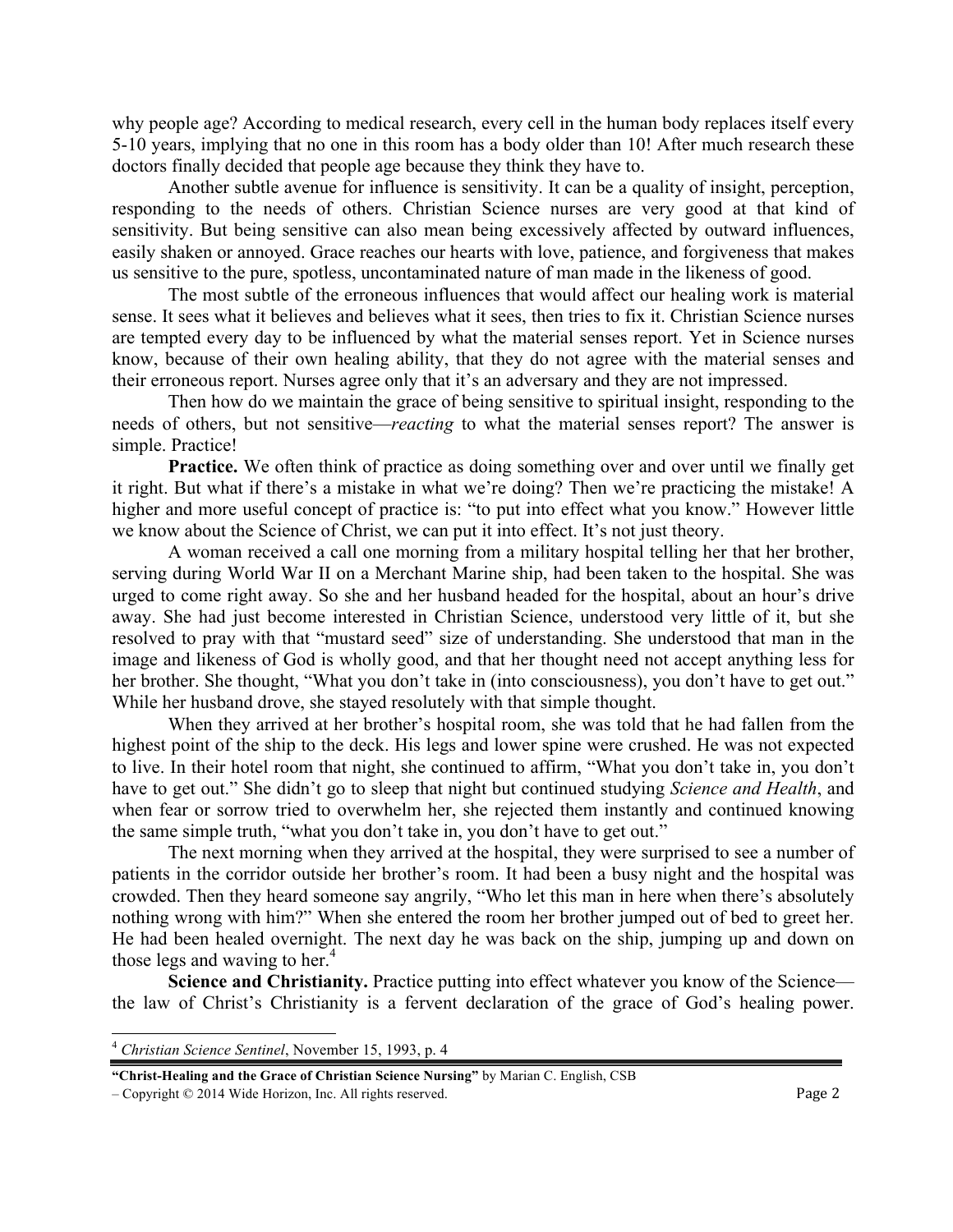Science declares the truth, but what demonstrates it? Let's take a moment to consider that pertinent question. *Science and Health* gives us the answer that can help our healing and nursing practice, "Science will declare God aright, and Christianity will demonstrate this declaration and its divine Principle, making mankind better physically, morally, and spiritually."<sup>5</sup> Mary Baker Eddy told her students, "The grand secret of all your success is in your Christianity."<sup>6</sup> It's important to understand and practice the profound Christianity of Christian Science.

We practice Christ's Christianity from what Christ Jesus did and taught, not from what other churches are doing. Did he teach baptism? Do we have communion? Do we partake in bread and wine? Did he teach we must be born again? Yes, all the above! Christian Science doesn't deviate from the requirements Jesus gave us on a single point—not even on the point of healing. Above all, Christ-healing begins with the law that Jesus said he came to fulfill. That law is to love God with all your heart, soul, strength, and mind. And the natural sequence of loving God is to love His creation, man,—to love your neighbor as yourself. Therefore, the very essence of our practice of healing is Christian love—tender, ministering love. This love moves beyond mere human emotion to the unspeakable peace of Love's presence and power.

From that Love we begin to see a new view of ourselves and others. One of the Christian commands that Christian Science highlights, underscores, and emphasizes is: "Know thyself!"<sup>7</sup> The more we know of the Creator, the more we know His beloved creation, man. Each of us has the privilege of knowing ourselves, not through material sense but through grace, the influence of Love on our innermost being. Working consistently and persistently to know man's true identity as one with the Christ, God's anointed, gives us the ability to know others in the same way. From that inseparable connection of God and man through Love, we can obey the law of Love. This living Love knocks on the door of thought and tenderly says, 'I am written on your hearts and in your minds,–a divine influence ever present in human consciousness.'

This living Love is not written in our hearts just for storage. It's there for *action.* Mary Baker Eddy discovered the Science of Christianity and put it into effect at once. When we put into practice whatever we know of the action of Christ, we can accomplish the command of the Master, who urged his followers to heal the sick and raise the dead. It was the divine nature, the Christ, which accomplished the healing work, then and now.

That divine nature enables both Christian Science nurse and practitioner to greet the day's healing opportunities with the freshness of inspiration, conviction, and absolute faith that all things are possible to God. The work of the practitioner and the nurse is not the same, but it harmonizes. It's like being in a choir–filling different parts but singing the same song. To simply acknowledge the presence of the living Christ, prepares the nurse to let his or her divine nature go first when entering a patient's room. Here's an example.

My mother often visited us. On one visit, I was awakened during the night by a strange sound—an incoherent babbling coming from our daughter's room. I quickly ran to the room. My mother was already there–once a Mom, always a Mom. She was not a Christian Scientist, and I could see the fear on her dear face. I knew she would want emergency medical treatment for her loved granddaughter. At the door of our daughter's room, I paused. From the doorway I could feel

 $\overline{a}$ 

 $\sim$  Copyright  $\degree$  2014 Wide Horizon, Inc. All rights reserved.

<sup>&</sup>lt;sup>5</sup> S&H, p. 466<br><sup>6</sup> *Mary Baker Eddy: Christian Healer*, p.135<br><sup>7</sup> S&H, p. 571

**<sup>&</sup>quot;Christ-Healing and the Grace of Christian Science Nursing"** by Marian C. English, CSB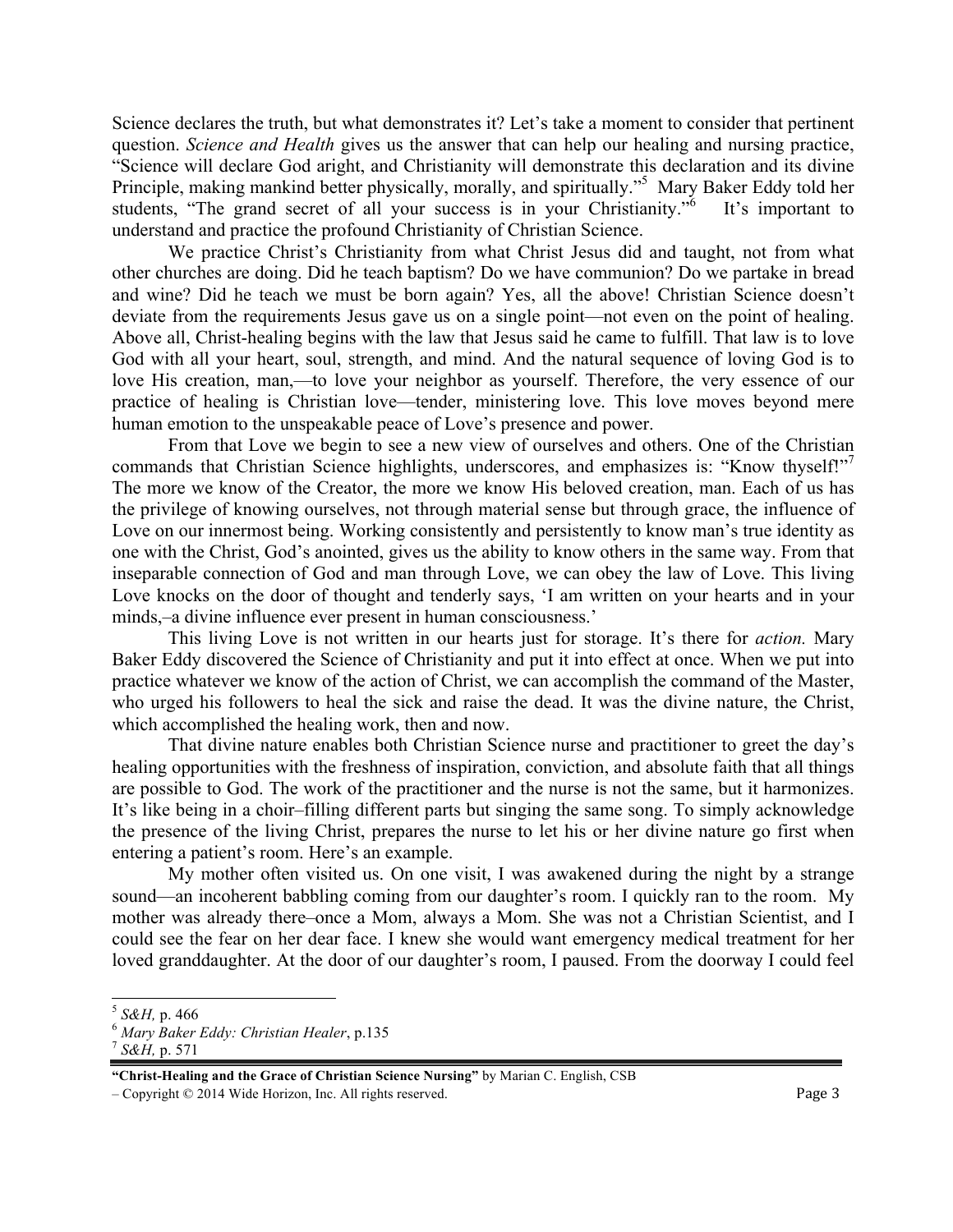the heat of the fever.

But I had learned through Christian Science to establish my own identity as one with the Christ, claim that powerful divine nature as my own. I knew that it is the Christ, man's real identity that does the healing work. I knew that I must let the Christ go into the room before me. In those few moments I stood at the doorway the material senses pressured me to admit that there was one sick little girl in that room and two mothers with conflicting views about what was best for her. But the Christ, my divine nature, told me a whole different picture. In Truth, there were three children in that room and one Mother—God. I was so relieved of fear for my daughter with that Christly thought that in the few steps it took to get to the bed, the healing took place. The babbling had stopped, the fever had left her, and she was sleeping peacefully. The next morning she was her own happy, active self. I had learned through the grace of God that prayer for one's self to reflect the Christly nature is essential.

Prayer for Self. How do you pray for yourself? Praying for oneself is not selfish. It's probably the most unselfish act of the day because it empties individual thought of false influence and lifts consciousness to the Christ. It shuts the door on fear, self-centeredness, self-concern, depression, criticism, fatigue, discouragement and does not peek to see if it's gone yet. It was never there!

Prayer opens thought wide to the love of Christ. It removes the fears and doubts with the "unselfed love" that moves the focus of thought from self to Soul.<sup>8</sup> That's what gives us the strength to minister to the needs of others. Mrs. Eddy emphasized the need to pray for one's self. In fact, she felt so strongly about it that she made it a bylaw in the *Church Manual*.<sup>9</sup> Also, we have made a "solemn promise to watch, and pray for that Mind to be in us which was also in Christ Jesus." $10$ 

**Atmosphere.** She not only prayed to have that Mind which was also in Christ Jesus but she lived it. In her writings she states, "Pure Mind gives out an atmosphere that heals and saves."<sup>11</sup> Apostle Paul tells us we can arm ourselves with that same Mind on a daily basis.<sup>12</sup>

On one of the rare occasions that she left the New England area, she visited Chicago. She was invited to attend a convention organized by a group called The National Christian Science Association. Their purpose was to present Christian Science to the public. It was June 13, 1888, in Central Music Hall. There were about four thousand people there. One of them was Susan B. Anthony, who had taken class instruction from Laura Lathrop, a student of Mrs. Eddy.<sup>13</sup> Of those 4,000, less than a quarter of them were students of Christian Science. Mrs. Eddy had gone just to observe how they were presenting her discovery. But to her great surprise, she was introduced as the main speaker!

Here's the dilemma. She's just been introduced as the speaker of the day. Was she going to stand before four thousand people and say "Sorry, I wasn't prepared for this," and walk away? No, her spiritual-mindedness was always prepared. She spoke extemporaneously, and what she said was so permeated with pure Mind, divine Love, that it provided an atmosphere that healed. A

 $8$  S&H, p. 1

<sup>&</sup>lt;sup>9</sup> *Church Manual, Art.VIII, Sect.6, "Alertness to Duty," Mary Baker Eddy, p. 42*<br><sup>10</sup> *S&H, p. 497*<br><sup>11</sup> *Miscellaneous Writings, Mary Baker Eddy, p. 260* <sup>12</sup> I Peter 4:1

<sup>13</sup> *Years of Trial*, Robert Peel, p. 223

**<sup>&</sup>quot;Christ-Healing and the Grace of Christian Science Nursing"** by Marian C. English, CSB

 $\sim$  Copyright  $\degree$  2014 Wide Horizon, Inc. All rights reserved.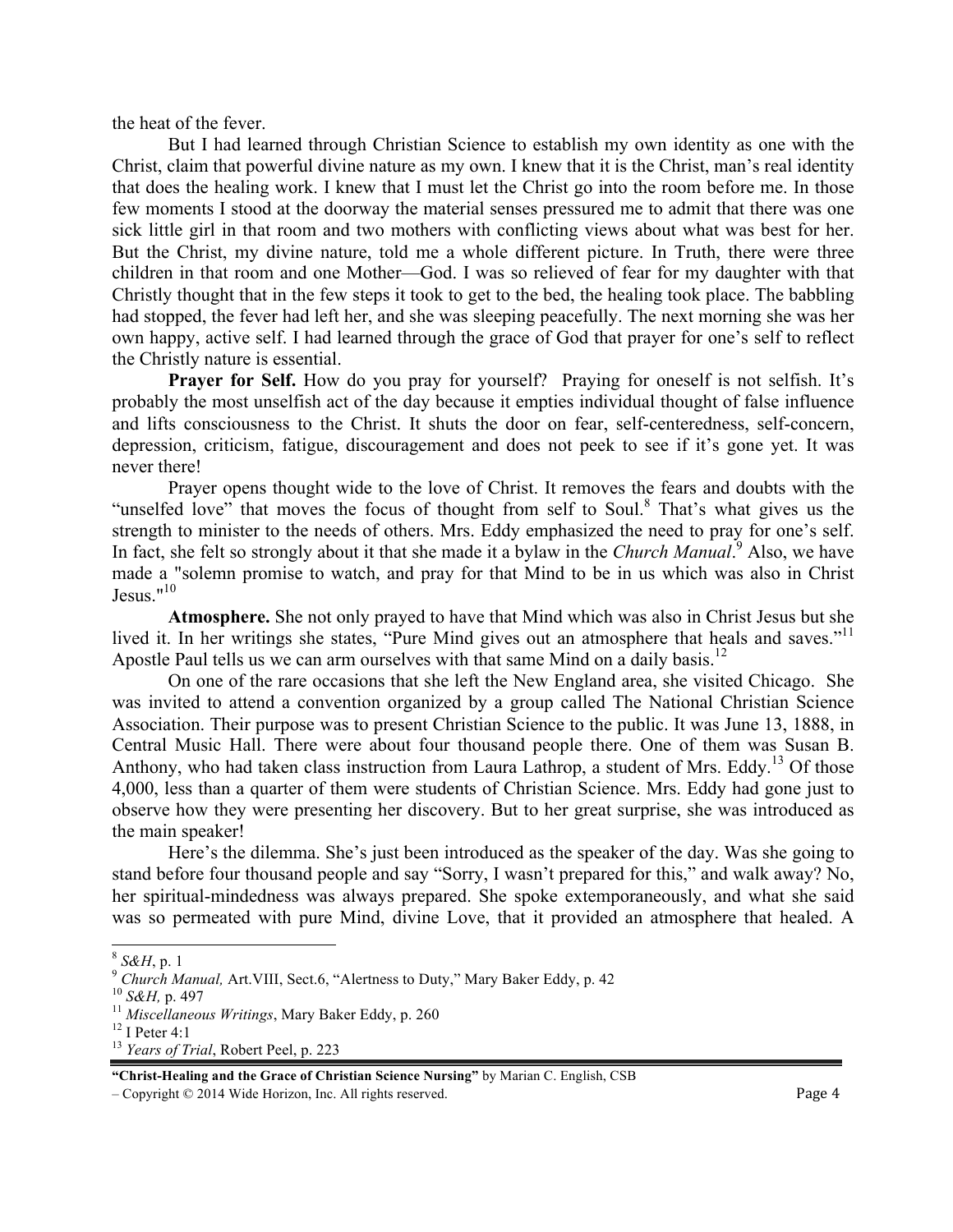synopsis of her address titled "SCIENCE AND THE SENSES" is in *Miscellaneous Writings*. 14

When she finished her address, people rushed to the stage to speak to her. One was a woman who sat in the front row. She hobbled to the stage on crutches to say something to the speaker. Mrs. Eddy leaned over from the stage to reply. Then a remarkable thing happened. The woman put down the crutches and walked out healed. My Primary class teacher said his teacher had been there that day and had witnessed that remarkable healing.

Now we know that both practitioner and Christian Science nurse must do more than know God is Love, however comforting that is. They must also know there's no resistance to that Love. If resistance isn't going on in infinite Mind, it's not going on anywhere. But we still must handle it, not as a reality but as an aggressive mental suggestion.

**How Animal Magnetism Works.** As the teacher thought about that talk and the healing she saw, she began to wonder if she had really seen it. She began to doubt. Human reasoning based on the material senses said, 'no, that couldn't have happened. Healings can't be that quick with something so severe.' It came to her as her own thought, and finally convinced her that she had just misremembered the scene. She felt like Peter who had walked on the water, then fallen in.<sup>15</sup> But, like Peter, the Christ was there to lift her up. Some friends who had also been there that day talked excitedly about that particular healing they had witnessed. Then she quietly realized how wrong she had been to doubt it.

She also saw more clearly how animal magnetism works. If it can draw our thought away from perfect God, perfect man and woman, and not only cause us to accept what the material senses suggest, but believe it's our own thinking we are mesmerized into doing its destructive work for it. I call such thought "sleeping with the enemy," mesmerized. If it can pull our thought away from man and woman as the image and likeness of God and begin thinking of man and woman as sick and suffering, it has won the battle. But it hasn't won the war!

Animal magnetism is not something to fear. It's not a person or a thing. It's a term for the false influence which aims to prevent spiritual healing—stumbling blocks like quackery that makes a reality of discord and then tries to pray it away. It denies the healing activity of the Christ and would entice us into believing healings aren't happening today, that Christian Science isn't as effective as it used to be even though it's based on timeless Principle, divine law. It mentally argues that some things can't be healed. It would demote spiritual healing to rare miracles instead of the natural, normal activity of the Christ. It would make us believe we have to improve matter instead of making the Christ apparent. It's the adversary. We can agree that it's the adversary, always resistant to Christ-healing, but we don't have to agree with anything it suggests.

 $\overline{a}$ <sup>14</sup> *Miscellaneous Writings, pp.* 98-106<br><sup>15</sup> Matthew 14: 24-32

**<sup>&</sup>quot;Christ-Healing and the Grace of Christian Science Nursing"** by Marian C. English, CSB

 $\sim$  Copyright  $\degree$  2014 Wide Horizon, Inc. All rights reserved.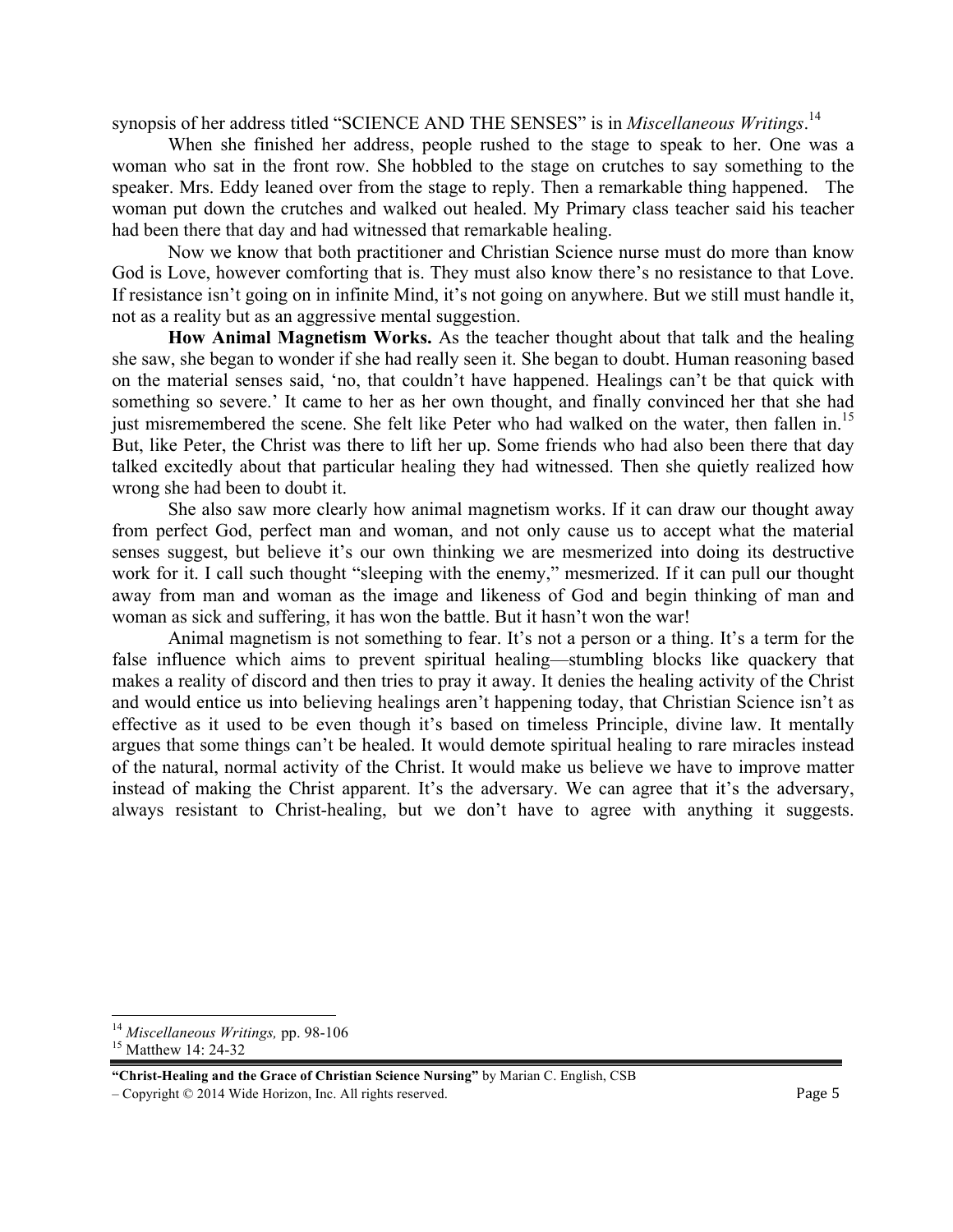That meeting in Chicago had an atmosphere so rich with the grace of pure Mind that many other healings occurred that day, including rheumatism, paralysis, diabetes, etc. Now here's our task today: What exactly was it that provided such a powerful, healing atmosphere? Personality? Charisma? Mary Baker Eddy would be the first to deny that, as her teachings do. It wasn't the personality of Jesus, but his divine nature, the Christ, that healed. Christian Science urges us to rise to the atmosphere of grace, and see every challenge as an opportunity to make apparent the healing influence of God and His Christ.

We think of the atmosphere in Wide Horizon as peaceful, quiet, conducive to rest and study, and that's correct. But I like to think of it as *alive,* rich with opportunity. Opportunity is simply a condition favorable for the attainment of a goal. If we think of the goal as merely making matter better, we'd be wise to ask ourselves some questions. Why would Spirit give us the power and ability to make its opposite, matter, better? What is the goal we seek? Healing, of course, but more! We seek to restore our innocence as the likeness of pure Love. Do you realize the entire chapter of "Christian Science Practice" in *Science and Health* confirms woman's and man's innocence?<sup>16</sup> From beginning to end, from sin to sickness it pleads "Not guilty!" That innocence is the safety and refuge of Christ always with us in every circumstance. Our work is to make the Christ apparent. It will appear as healing, but it will move thought to a higher concept of man's goodness, his God-given identity as one with Christ.

**The Gift.** We have been given the gift of grace, the divine influence that opens our eyes to the scientific truth about God, the truth about man, and the truth about lawless and powerless error. In my healing work I have been helped by thinking of that gift of grace, this divine influence, as the source of four specific qualities found in the first chapter of Genesis.

1. Identity. Man, male and female, has only one identity.<sup>17</sup> There are not two of us. True identity is the likeness of pure divine Mind. It's a mental likeness, free from fear. That true identity can be fresh and vibrant every day through the Christianization of thought that makes it practical.

2. Character. Man's nature is not just good. It's *very* good.<sup>18</sup> The purity of man is unmixed with evil, terrorism, fear, doubt. The law of likeness is the law of Christ replacing man-made laws of mortality. That law of likeness is man's unity with God giving us the character that enables us to follow our Way-Shower and his faithful follower, Mary Baker Eddy, and their healing works.

3. Dominion. We have Mind-given spiritual strength to detect and reject any other concept of ourselves or others. Man has dominion over what he accepts as his thought.19 Therefore he has dominion over sickness, and as the Master Christian proved, even over death itself. All cause and effect are mental.<sup>20</sup> With such dominion, both practitioner and nurse can perform their ministry with confidence. With faith! With results!

4. Purpose. "Be fruitful and multiply," Genesis tells us. $^{21}$  To be fruitful and multiply means to express spiritual power.<sup>22</sup> It's a full-time job and the perks are awesome. By filling the job humbly, persistently, and *cheerfully* our work is fruitful, healing. Jesus said his followers will

 $\overline{a}$ 

**"Christ-Healing and the Grace of Christian Science Nursing"** by Marian C. English, CSB

 $\sim$  Copyright  $\degree$  2014 Wide Horizon, Inc. All rights reserved.

<sup>&</sup>lt;sup>16</sup> *S&H*, pp. 362-442<br><sup>17</sup> Genesis 1:27

Genesis 1: 31

<sup>&</sup>lt;sup>19</sup> Genesis 1: 28<br><sup>20</sup> S&*H*, p. 114

<sup>&</sup>lt;sup>21</sup> Genesis 1: 28

<sup>22</sup> *S&H,* p.517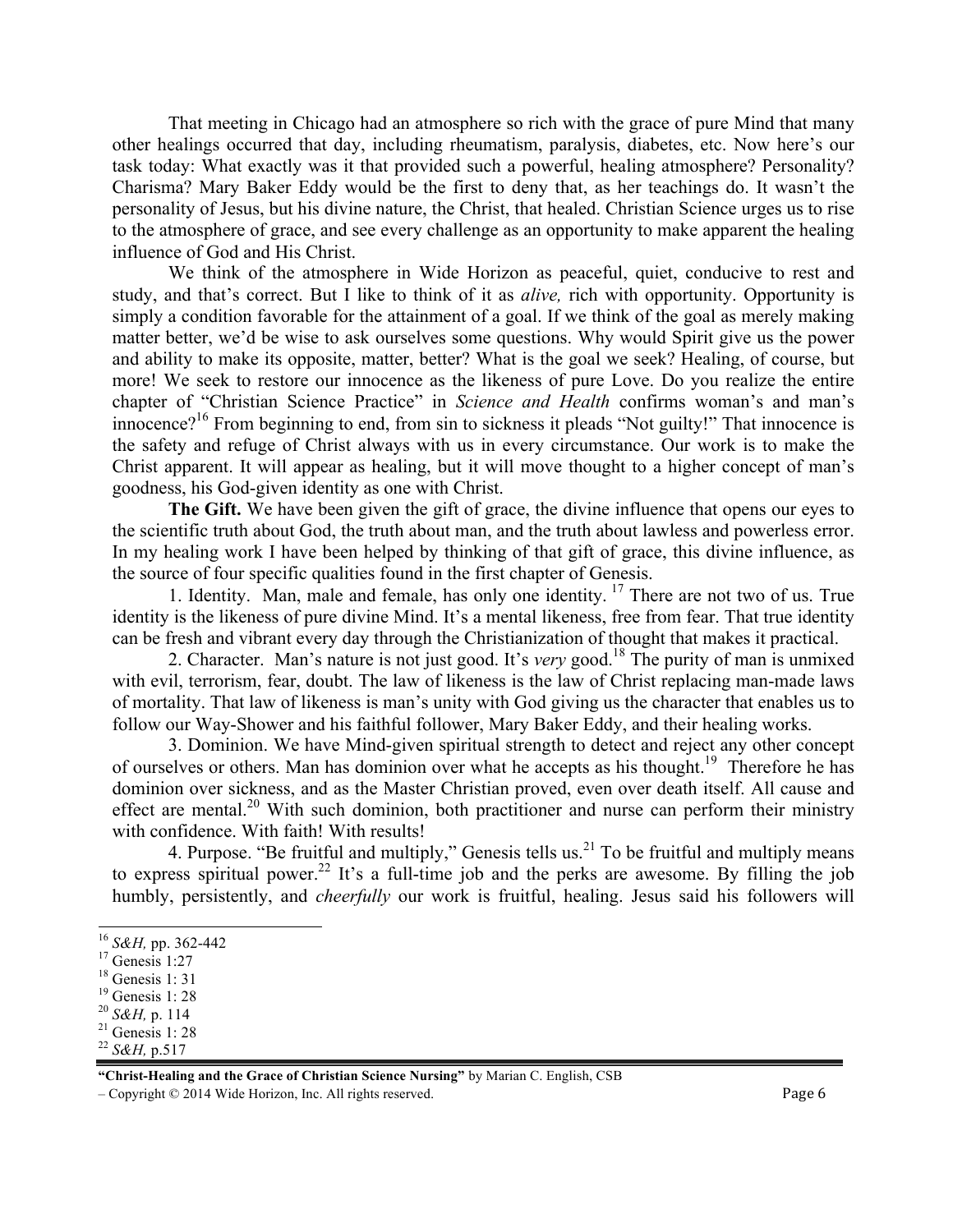perform "greater works than these...."<sup>23</sup> Greater can mean more of, on a worldwide basis!

Freely we've all been given these qualities through the grace of God, and we can apply them daily in practical ways.

**Uplifting Daily Duties.** Through the gift of such spiritual qualities, and many more, human experience takes on a new tone. It uplifts very ordinary tasks to a new level than merely chores. For instance:

Bathing – The Christian Science nurse often helps a patient with bathing. Knowing the identity, character, dominion and purpose of man, bathing can be lifted to baptism—purification from false influence. Baptism washes away the dust of Adam.

Food – The nurse often delivers nutritious food appropriate for the individual. But a higher concept lifts that duty to being fed by Love. Along with such mental nourishment, the nurse may serve may a heaping helping of "fasting." In Christian Science, fasting is defined as "refraining from admitting the claims of the senses."<sup>24</sup> What you don't take into consciousness you don't have to get out!

Exercise – Exercise is movement, and grace lifts it to movement of thought. *Science and Health* reassures us, "Mind is the master of the corporeal senses, and can conquer sickness, sin, and death. Exercise this God-given authority. Take possession of your body, and govern its feeling and action. Rise in the strength of Spirit to resist all that is unlike good. God has made man capable of this, and nothing can vitiate the ability and power divinely bestowed on man."<sup>25</sup> Unlike mere physical exercise, it doesn't tire you, but rests, refreshes, strengthens.

Clothing – The Christian Science nurse patiently offers whatever is needed in putting on and taking off clothing. I think of the prodigal son and what the Father said to the servants when the son came to himself and returned home.<sup>26</sup> He commanded the servants to put the best robe on him, put rings on his hand and shoes on his feet. I did a little research some time ago and realized how symbolic that parable is. The best robe literally means the "former" robe. I take that to mean the Christly robe that came before the fig leaf of the dust-man Adam and the bone-lady Eve. A ring meant nobility. He was the son of the King. Shoes were also a symbol of status. The slave wore no shoes, but the free man did. Christ-healing depends on our willingness to clothe man and woman in the beautiful robe of Christ, the son of the King, no longer enslaved by mortal laws, but free!

**Conclusion.** The Christian Science nurse is influenced by the grace of God to be the Good Samaritan of today, patiently, lovingly, and *cheerfully* tending to the needs of others. When the day is done, the divine influence of God's grace gently whispers through the love of Christ, "Inasmuch as ye have done it unto one of the least of these my brethren, ye have done it unto me $^{27}$ 

This is the grace of Christian Science nursing!

 $\sim$  Copyright  $\degree$  2014 Wide Horizon, Inc. All rights reserved.

 $\overline{a}$  $23$  John 14:12

<sup>&</sup>lt;sup>24</sup> *The First Church of Christ, Scientist, and Miscellany, Mary Baker Eddy, p.* 222<br><sup>25</sup> *S&H, p.* 393<br><sup>26</sup> Luke 15:11-24

<sup>27</sup> Matthew 25:40

**<sup>&</sup>quot;Christ-Healing and the Grace of Christian Science Nursing"** by Marian C. English, CSB